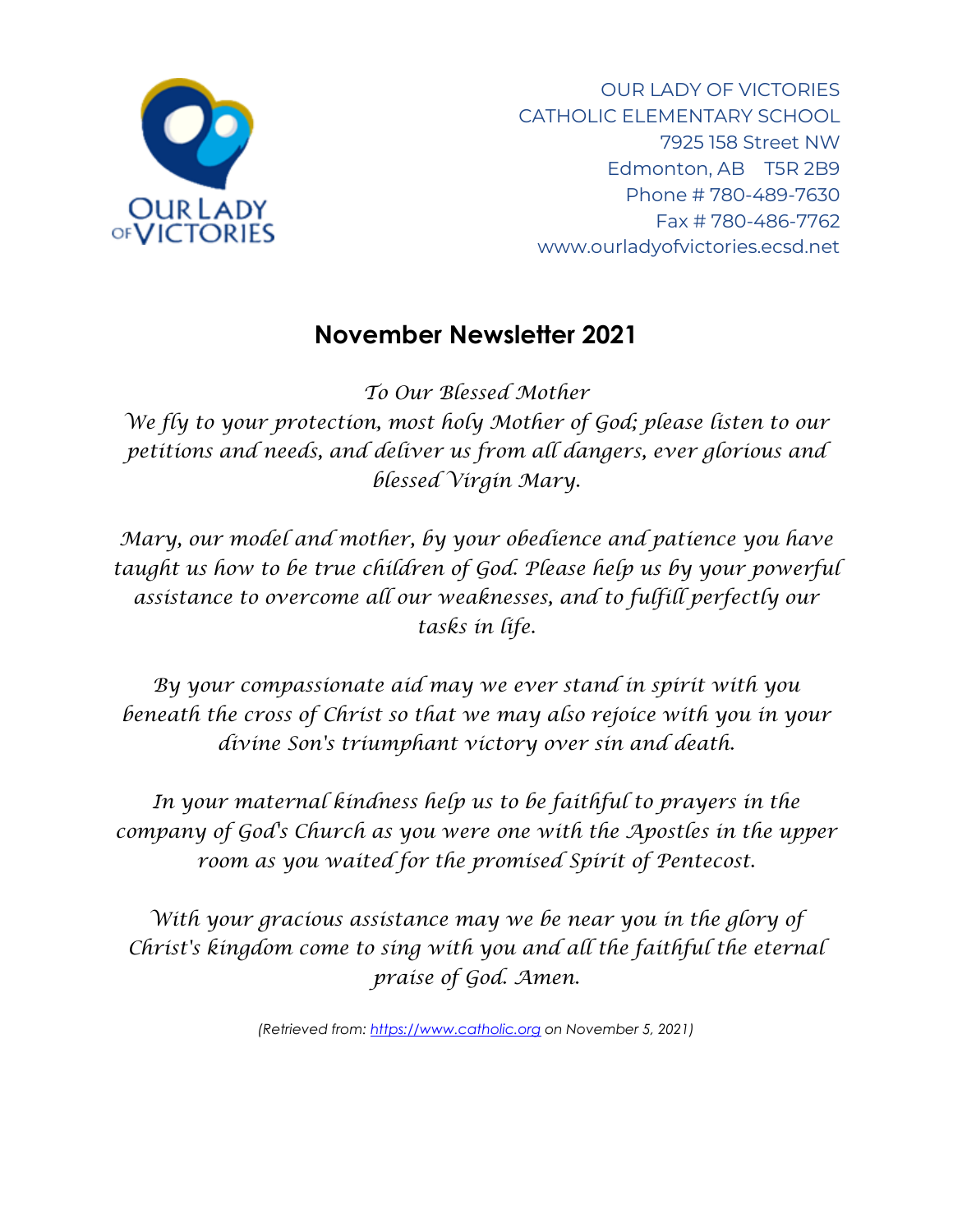## **Principal Message**

*"Lord, make me an instrument of your peace; where there is hatred, let me sow love;* where there is injury, pardon; where there is discord, union; where there is *doubt, faith; where there is despair, hope; where there is darkness, light; and where there is sadness, joy."*

This passage from the Prayer of St. Francis presents us with a beautiful vision of how to live our lives as we continue to face the challenges that Covid 19 presents. When we view ourselves as an instrument of God, created and intended to share His love in the world, then we can live a life that is full of the sacred. In this month of November, as we honor our fallen soldiers on Remembrance Day and the victims of the Ukrainian genocide on Holodomor Memorial Day, this prayer offers us an opportunity to pause and reflect on how we, as individuals, help to build a more peaceful and just world.

To help us honour the fallen soldiers our grade one students will be leading us in a Remembrance Day Ceremony on November 10. The grade one students will share with us ways we can bring peace to our world and how we can keep our world a safe place to be. We will gather virtually for this event. Please watch for information regarding donations for poppies.

We also look forward to sharing the learning that your child has been engaged in. On November 25 we will host our Demonstration of Learning to celebrate your child's progress. Remember that you have ongoing access to your child's progress through PowerTeacherPro. Please watch for an invitation to schedule a meeting with your child's teacher.

Principal Assistant Principal Assistant Principal Assistant Principal Mrs. Opyr Ms. Loughlin

**PowerSchool**

Are you experiencing any difficulty logging into your PowerSchool account? Or checking your child's achievement levels? If the answer is yes, please contact Mrs. Schmitz as soon as possible so that you can be back 'online' quickly! Teachers have already been updating student progress on PowerTeacherPro.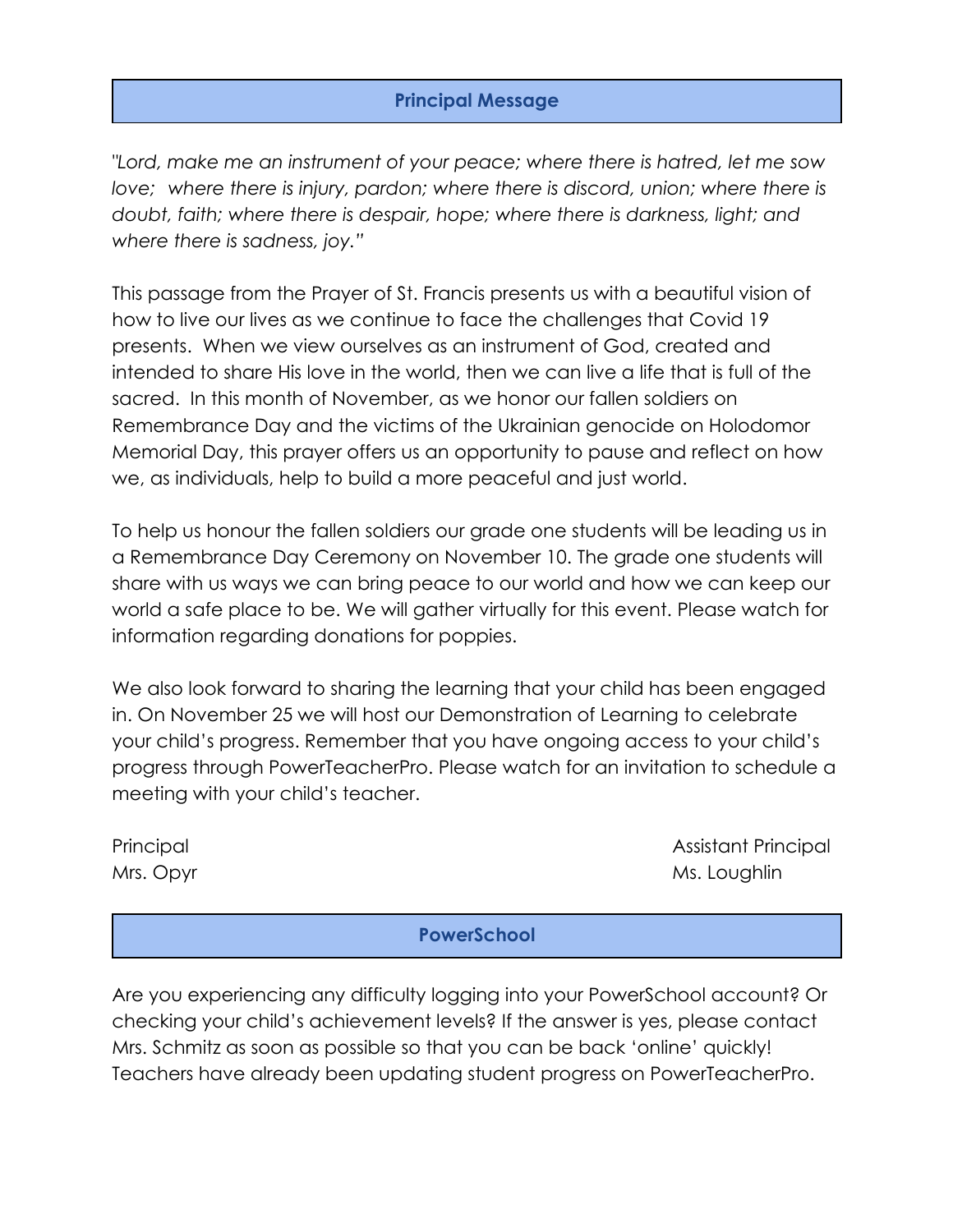## **PowerTeacherPro**

Our division has revisited the Levels of Achievement used in assessing student learning and changed the levels to align with Alberta Education's Levels of Achievement used on provincial exams. Please review the expectations that align with the levels prior to checking your student progress in PowerTeacherPro.

| <b>LEVEL OF</b><br><b>ACHIEVEMENT</b><br>$(GR 1 - 12)$ | <b>CRITERIA</b><br><b>THE STUDENT</b>                                                                                                                                                                                                                                                                                                                                                                                                                                                      |
|--------------------------------------------------------|--------------------------------------------------------------------------------------------------------------------------------------------------------------------------------------------------------------------------------------------------------------------------------------------------------------------------------------------------------------------------------------------------------------------------------------------------------------------------------------------|
| <b>STANDARD OF</b><br><b>EXCELLENCE</b><br>(SE)        | . Demonstrates an in-depth and/or insightful understanding of the<br>learning outcomes from the program of studies<br>• Applies concepts in learning situations deliberately and/or<br>independently; the student reliably transfers understanding to new<br>contexts<br>• Demonstrates precision and/or creativity in applying skills and<br>strategies between concepts to approach new learning situations                                                                              |
| <b>PROFICIENT</b><br><b>STANDARD (PF)</b>              | • Demonstrates a <b>comprehensive</b> and/or <b>thoughtful</b> understanding<br>of the learning outcomes from the program of studies<br>• Applies concepts in learning situations <b>intentionally</b> and/or<br>logically and can routinely transfer understanding to new contexts<br>• Demonstrates flexibility and/or purpose in applying skills and<br>strategies to approach new learning situations                                                                                  |
| <b>ACCEPTABLE</b><br><b>STANDARD (AS)</b>              | • Demonstrates a rudimentary and/or satisfactory understanding of<br>the learning outcomes from the program of studies<br>• Applies concepts in learning situations with scaffolded<br>guidance and support; the student is inconsistent in transferring<br>understanding to new contexts<br>• Demonstrates functional and/or straightforward skills and<br>strategies to approach new learning situations; application of skills<br>and strategies may be inconsistent and/or predictable |
| <b>BEGINNING</b><br><b>STANDARD (BE)</b>               | • Demonstrates a simplistic and/or minimal understanding of the<br>learning outcomes from the program of studies<br>• Applies concepts in learning situations with repeated guidance<br>and support; the student is not yet able to transfer understanding<br>to new contexts<br><b>• Lacks skills and strategies</b> to approach new learning situations;<br>demonstrates <i>uncertainty</i> and/or difficulty in acquiring skills and<br>strategies<br>10 <sup>°</sup>                   |

[Parent Handbook on Assessment and Reporting](https://www.ecsd.net/page/17855/assessment) can be accessed here.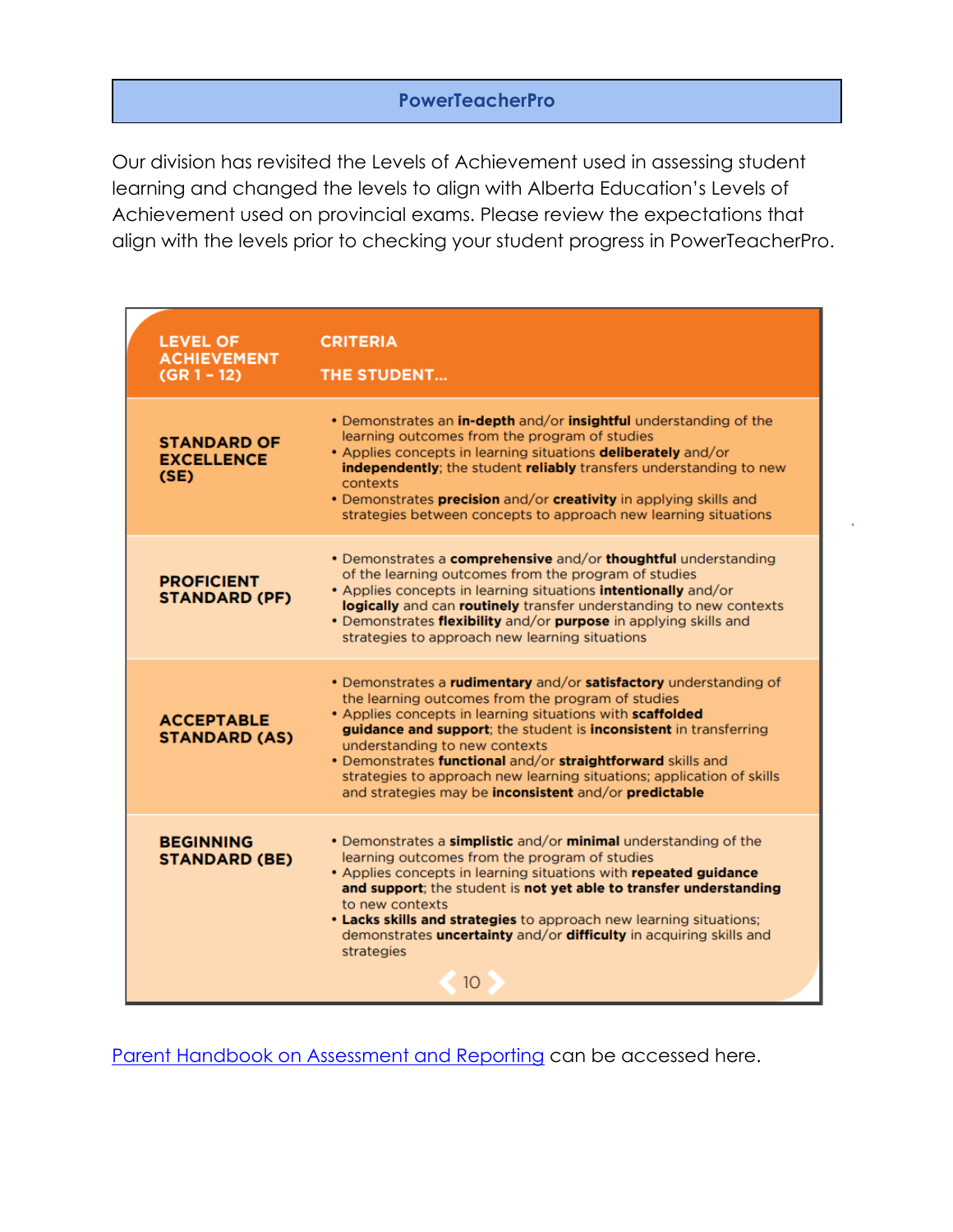## **New Staff**

We would like to welcome Ms. Marianne Madrazo to our school community! We are grateful to our School Division for providing the funds to support our students. Ms. Madrazo will be the grade 5 homeroom teacher for 0.6 of the time. The students will still have an opportunity to be with Mr. Salvador or Mr. Holloway. Mrs. Bourque will continue to be the French teacher and Mrs. Smith will provide the music program.

**Custodian Appreciation Day**



Staff and students let Mr. Connolly know how much they appreciate how hard he works to keep our school sparkling clean and a healthy place to be.

## **Thank-you Mr. Connolly!! We appreciate you!**

**World Teacher Day**

We invited students to thank their teachers as a way of showing our appreciation for all they do for us. We know that everyone at some point in their lives remembers their teachers and not the curriculum. It can't be highlighted enough the importance and value of relationships, as teachers truly are at the heart of our education system.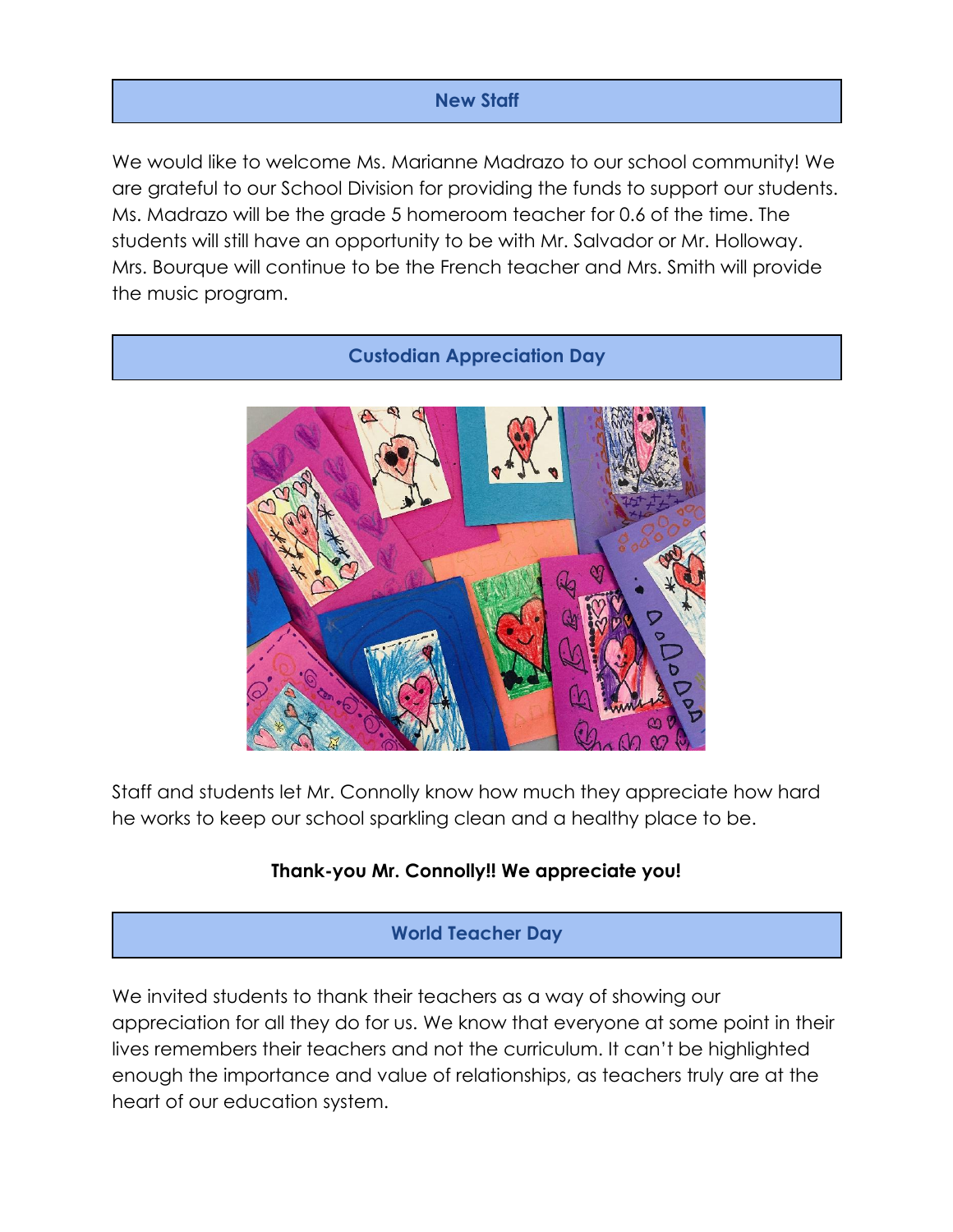#### **Read in Week Highlights**



Read in Week looked different again this year without our in-person guests, however that didn't stop us from celebrating with some great books! We watched with enthusiasm as our Archbishop, Superintendent, Trustees, Mayor and Global news personalities, all shared prerecorded readings of their favorite books to us.

Trustee Debbie Engel also gifted us with the book, *Today I Feel: An Alphabet of Feelings*, for our school library!

Invited guests who met live via teams included: in

Kindergarten and in Grade 1 – Mrs. Powers our Early Learning consultant; in Grade 2 – Mrs. Ostlund our Inclusive consultant; in Grade 3 – Mrs. Wade; and in person guests from the parish were Father Dean who read in Grade 4/5 and Sophia Ogle who read to our Grade 5/6 class.

#### **Thanksgiving Mass**



Grade 4/5 students gathered with Father Dean in the library to lead us in our Thanksgiving mass on October 12<sup>th</sup>, Our remaining students

participated in the mass virtually from their classrooms as they reflected on all that we have to be thankful for. We are so proud of our students as they take pride in leading us in this faith filled opportunity. We are grateful for the generosity of families as we filled Father Dean's truck with food items for the foodbank at St. John's Parish. Thank you for responding to our call for these items.

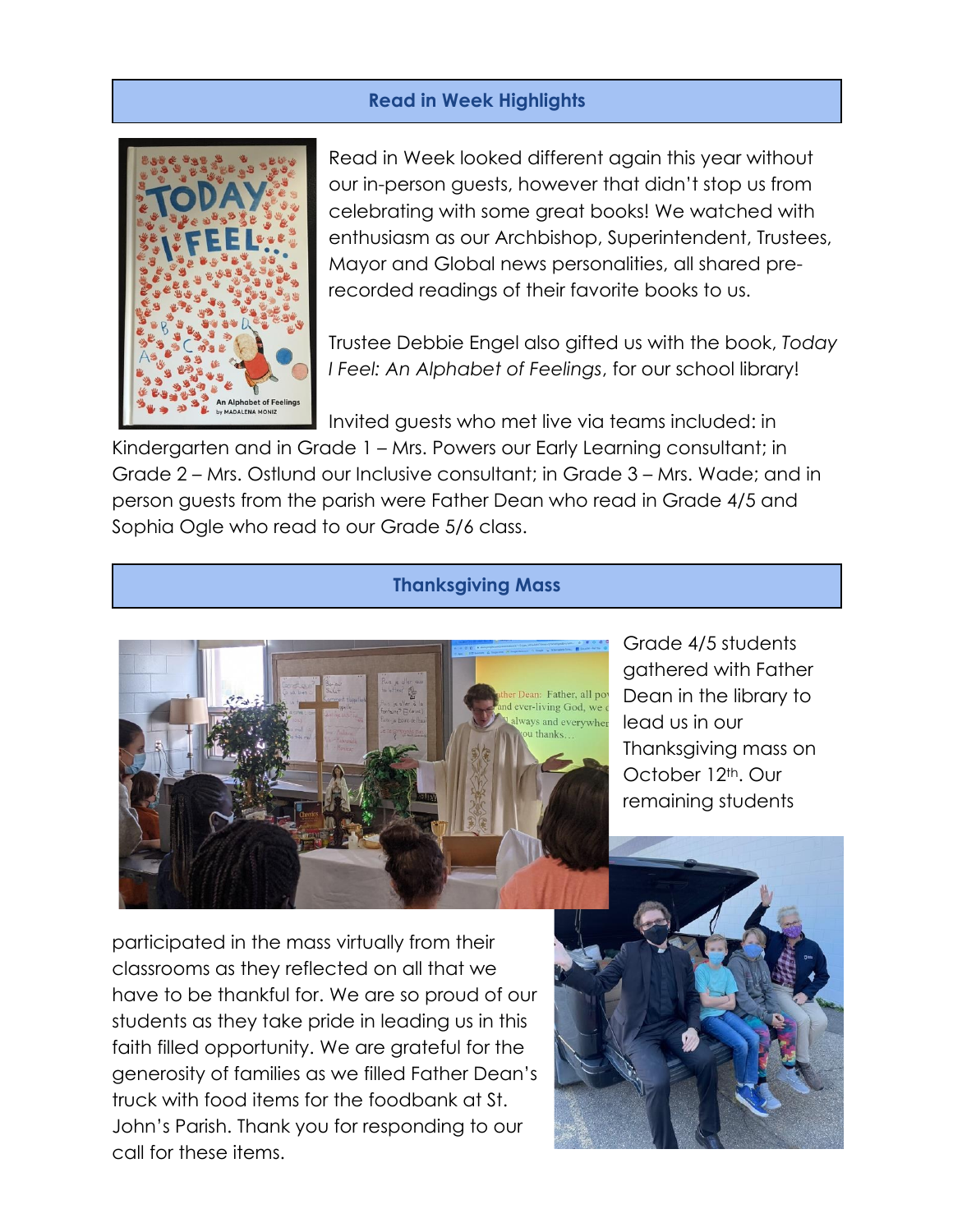# **School Council Update**

Thank you to all the parents who attended our SAC meeting on October 13th. Plans are well on the way for future events this year. Please consider volunteering to help us with our Casino. The Casino is our biggest fundraiser and is used for books, technology, sports equipment and other items as they arise.

## Our next school council meeting is Tuesday, **November 24,** 2021 **6:30 - 7:30 p.m. Online via Teams**

Please join us for our next meeting on **November 24** as we continue to plan out the fundraising events for the year. Please consider participating in our first fundraiser with Epicure. The proceeds will go into our trust fund for the playground. We currently have \$ 4764.00 in our account!!

The principal will also be submitting her list of requests that we as a council can support. At this meeting the principal will also be reviewing the school growth plan and sharing the plans for introducing Loose Parts Play to our students and families.

Please check out the minutes from our October 13<sup>th</sup> meeting at **<https://www.ecsd.net/8011/page/5560/school-council>**. We look forward to connecting again at our next meeting on **November 24th**.

## **Faith Formation Day**

Faith Formation Day is just what was needed to uplift our hearts and renew our spirits as Covid 19 continues to challenge us with all the restrictions we endure. Staff are still sharing some of the messages that resonated with them from this day. It is these powerful messages that encourage us to persevere and stay strong. We are reminded that we are not alone when we take time to acknowledge God's presence in our lives through one another.

#### **Our Lady of Victories Feast Day**

Mrs. Loughlin organized a short celebration in honour of Mary. Our school family spent this time together in song, in remembering Mary's story through a gospel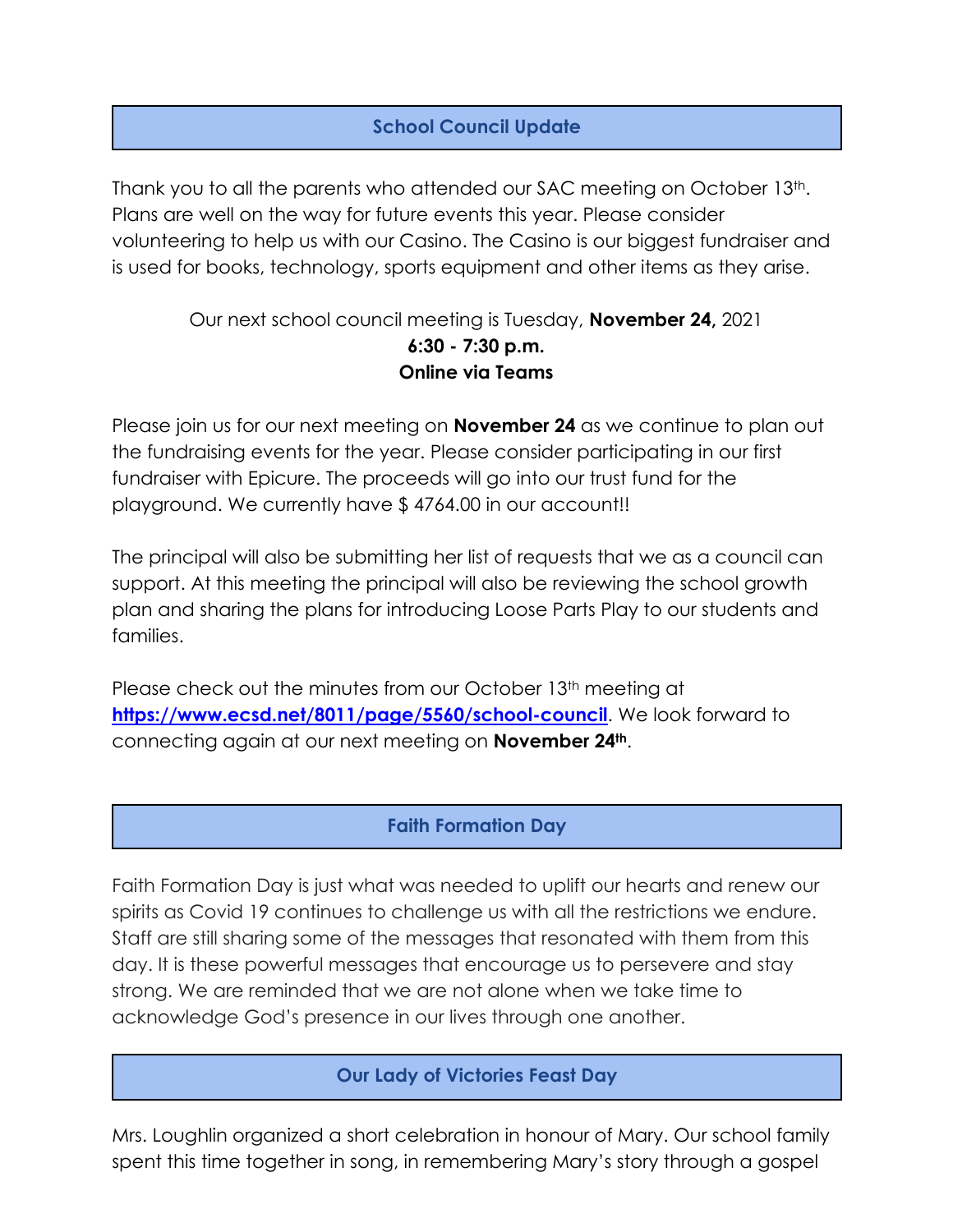reading according to Luke and in prayer. Students were invited to pray a decade of the rosary as part of this time together. Please enjoy one of the songs that was shared through the link provided here.

#### Hail Mary - [Gentle Woman](https://www.youtube.com/watch?v=RERoQ1biLdE)



Through our closing prayer we invited Mary to pray for us. Please join us in inviting Mary's presence and guidance in our school:

Mary, our Mother, you were Jesus' first teacher. May we, like you, love unconditionally, and serve all people with kindness and grace. We ask this through our Lord Jesus Christ, your son, who lives and reigns with you and the Holy Spirit, one God, forever and ever. Our Lady of Schools, Mother of Knowledge and Love, pray for us. Amen

#### **Halloween**

Our students participated in Halloween festivities on the afternoon of October 29th. The day started with teachers taking individual photos of students in their costumes to be included in a Powerpoint presentation. This Powerpoint was shared in all classes and students enjoyed pointing out students they recognized from other grades and expressed shared excitement over being able to see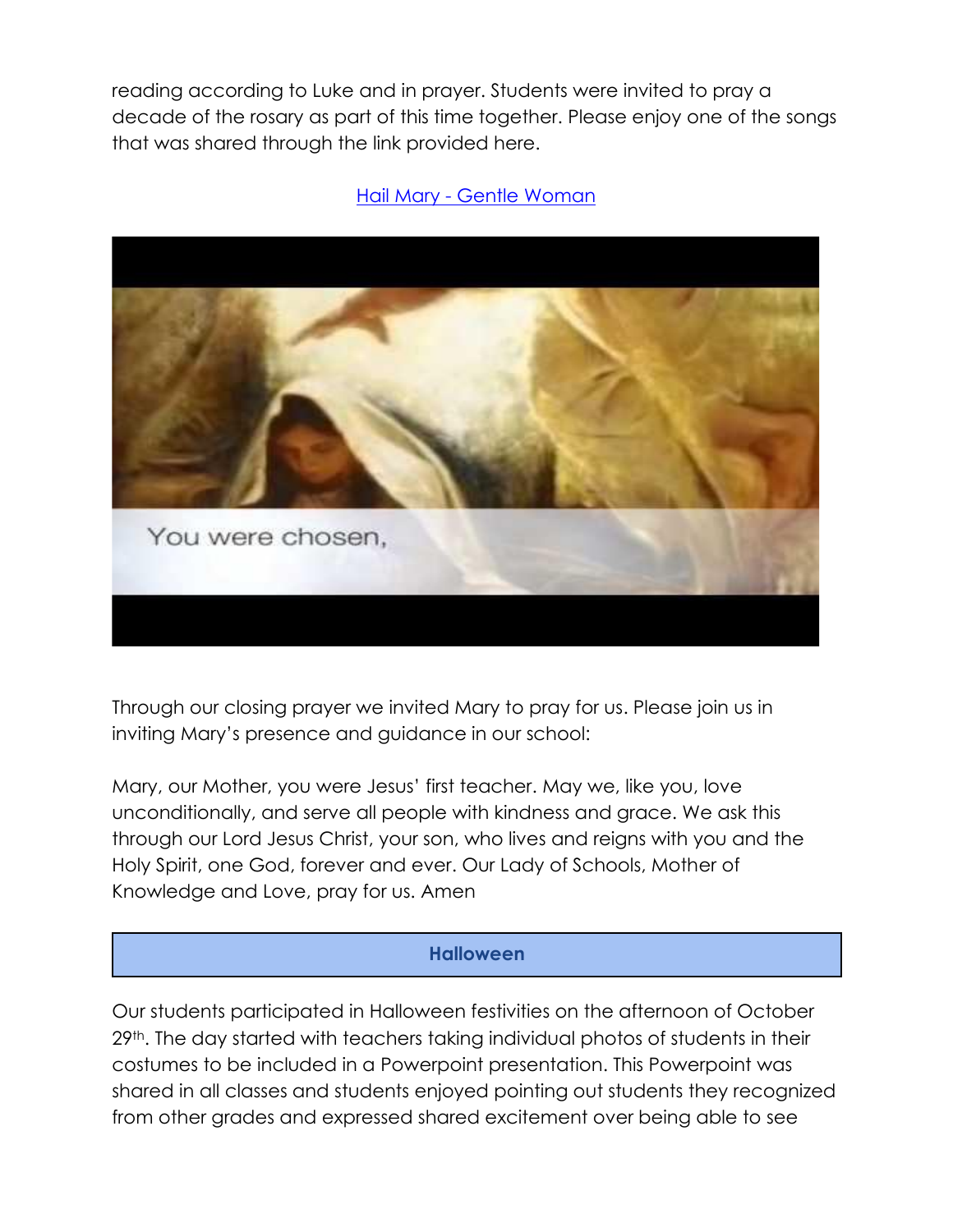everyone's costumes. It was great to see some of the student's creativity shine through in costumes that were designed at home.

# **AHS Covid Updates**

Teachers and school staff continue to be diligent in ensuring that our students follow Covid protocols. Mr. Connolly attends closely to the cleaning and disinfecting of classrooms and spaces as outlined in our protocols and is seen frequently wiping high touch areas. As our population has grown we will see the addition of a part time custodian to help Mr. Connolly after school.

Parents, thank you for your support in helping us by doing the daily check in with your child and keeping your child at home when they are sick. When reporting a student's absence on the school voicemail, please speak slowly and include your child's first and last name, as well as their grade level and the name of the teacher.

Updates are continually being made to our [school re-entry document](https://www.ecsd.net/page/7013/back-to-school-plan-for-the-2021-2022-school-year) of changes directed to us by the [Alberta Government](https://open.alberta.ca/dataset/13d2242a-d310-419e-960c-6fe273d0f7b3/resource/e5305366-17e9-4507-9487-8aa5afcd72f2/download/edc-school-year-plan-2021-2022.pdf) and [Alberta Health Services.](https://open.alberta.ca/dataset/0721a26b-c4ce-4345-971f-4ff9da32052c/resource/328bf258-bb1a-459b-b705-16b525390240/download/health-guidance-respiratory-illness-prevention-and-management-in-schools.pdf)

## **St. John the Evangelist**

Rev. Fr. Dean Dowle [stjohnevangelist.edm@caedm.ca](mailto:stjohnevangelist.edm@caedm.ca)

Pastoral Assistant: Sophie Ogle [sophie.ogle@caedm.ca](mailto:sophie.ogle@caedm.ca)

[www.stjohnevangelist.edm.caedm.ca](http://www.stjohnevangelist.edm.caedm.ca/)

Please check out the attached parish newsletter for more information. If you have not yet signed up for Flocknote please do so. Our school is often featured in St. John's Parish highlights.

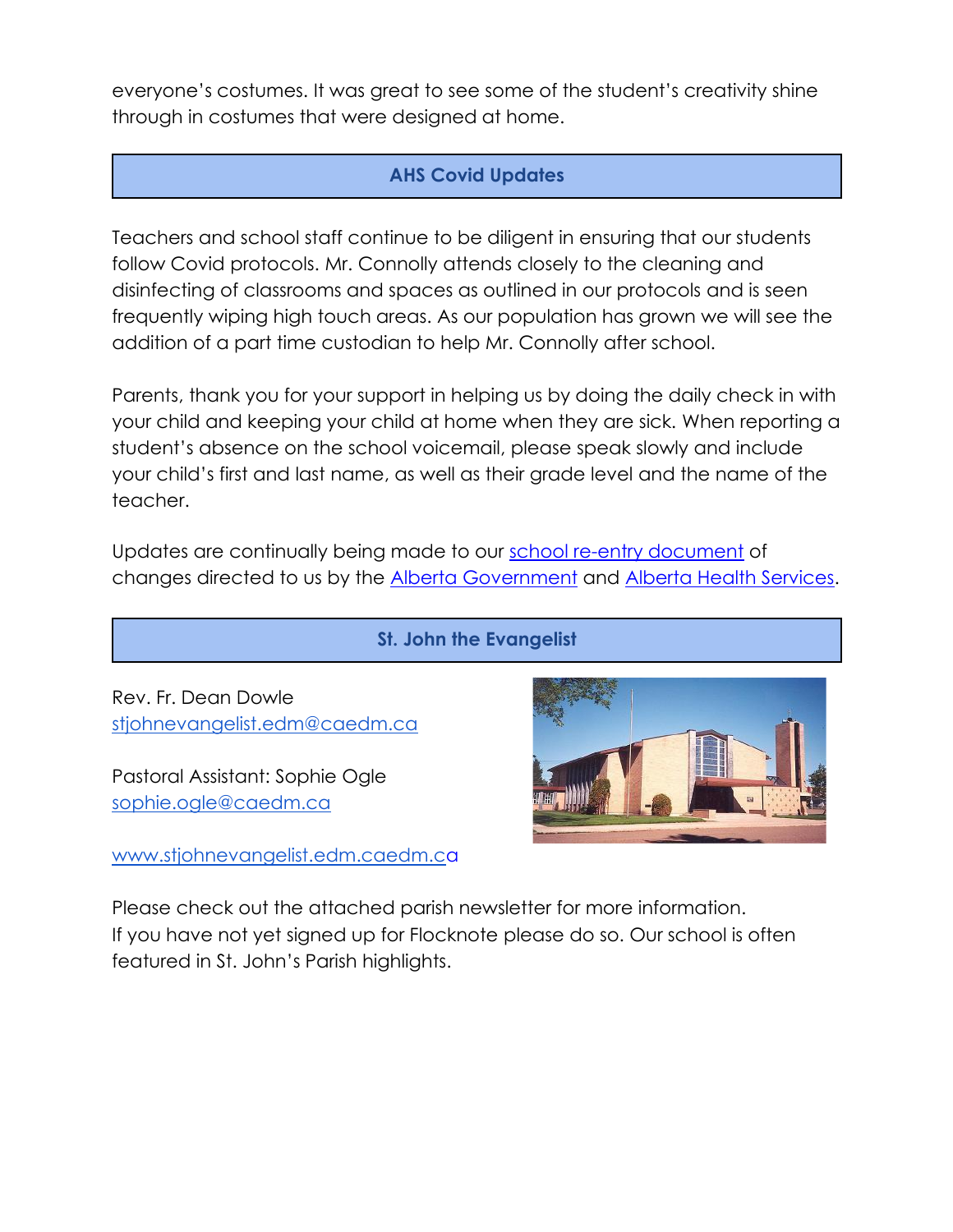

## **All Soul's Day – November 1**

All Saints Day is November 1st. All Souls Day is November 2nd. All Saints Day, the day Catholics celebrate all the saints, known and unknown, is an old feast. It arose out of the Christian tradition of celebrating the martyrdom of saints on the anniversary of their martyrdom. When martyrdoms increased during the persecutions of the late Roman Empire, local dioceses instituted a common feast day to ensure that all martyrs to the Faith were properly honored.

All Souls Day is a solemn celebration in the Catholic Church commemorating all of those who have died. On this day we remember and pray for all those people in our families or who we have known who have died.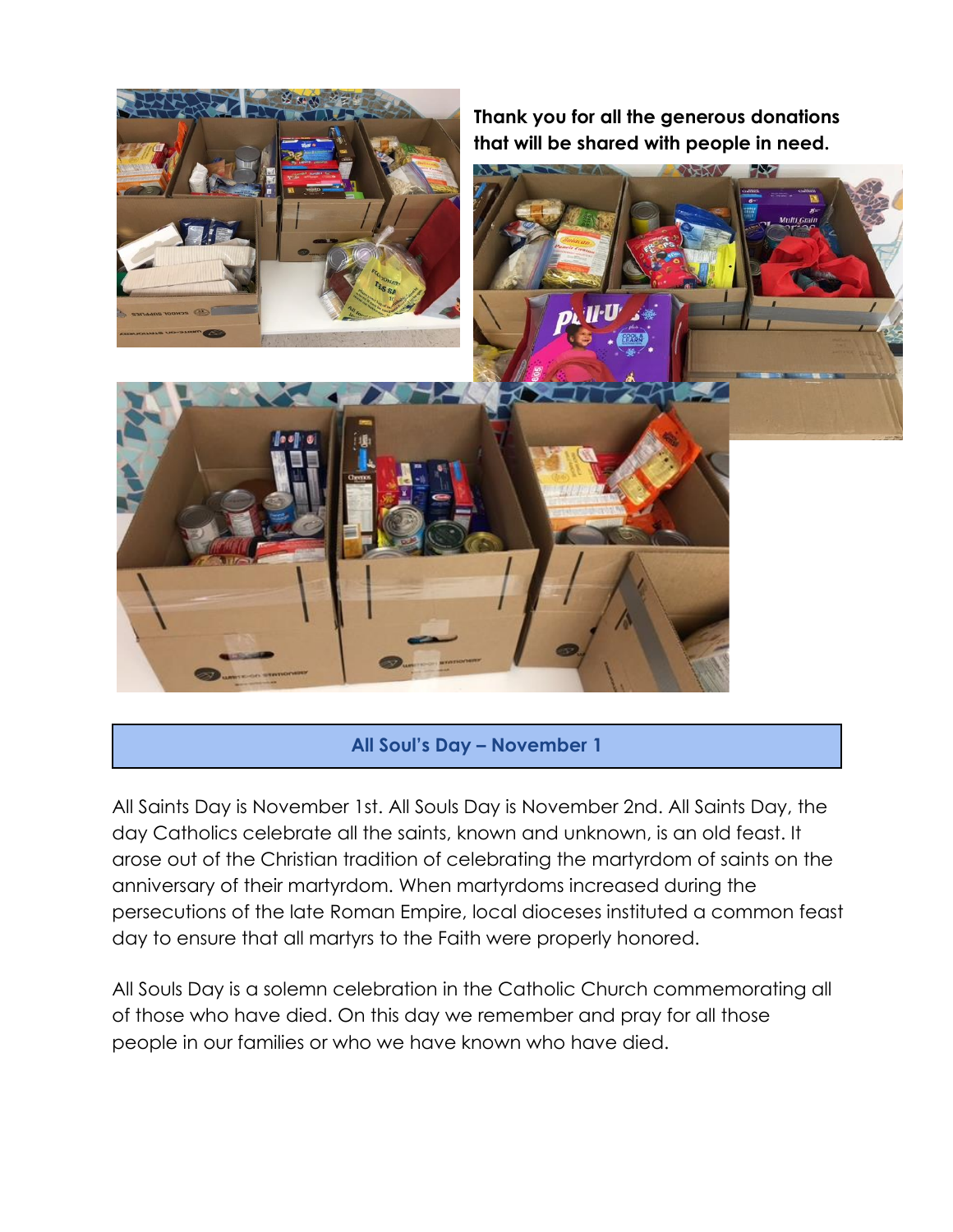## **Catholic Education Sunday – November 7**

Each year, the Catholic Bishops of Alberta and the Northwest Territories celebrate the first Sunday of November as Catholic Education Sunday. It is an opportunity for all of us to reflect upon and give thanks for the great gift of publicly funded Catholic education in the province of Alberta. The theme for this year is: *Build, Restore, Renew Together*. It speaks to the ongoing call for us to unite in our advocacy, commitment, and prayer for Catholic education. Please visit our division website by [clicking here](https://www.ecsd.net/_ci/p/11546/catholic-education-sunday) to read the Bishops' letter and to participate in a Journey with St. Joseph by praying the Novena for Catholic Schools.

Staff and students are invited to wear blue on Friday, November 7 in showing their support of Catholic Education Sunday.

## **Remembrance Day Ceremony – November 10**



Each year on November 11th, members of the Canadian Armed Forces (soldiers, sailors, and airmen) are commemorated. The other common name for this day is Armistice Day which marks the date and time when armies stopped fighting during World War I on November 11th at 11:00 a.m. in 1918 (the eleventh hour of the eleventh day of the eleventh month).

During World War I, 650,000 Canadians served and 68,000 died; in World War II, 1,000,000 Canadians served and 47,000 died; and since 1945 over 50,000

Canadians have served in various conflicts in Korea, Afghanistan, the Balkans, and Africa with over 2,000 deaths.

In Canada, Remembrance Day is a federal statutory holiday, and all government buildings fly the Canadian flag at half-mast this day. People remember those who fought for Canada during a two-minute silence at 11:00 a.m. Many people wear poppies before and on Remembrance Day to show their respect and support for the Canadian military.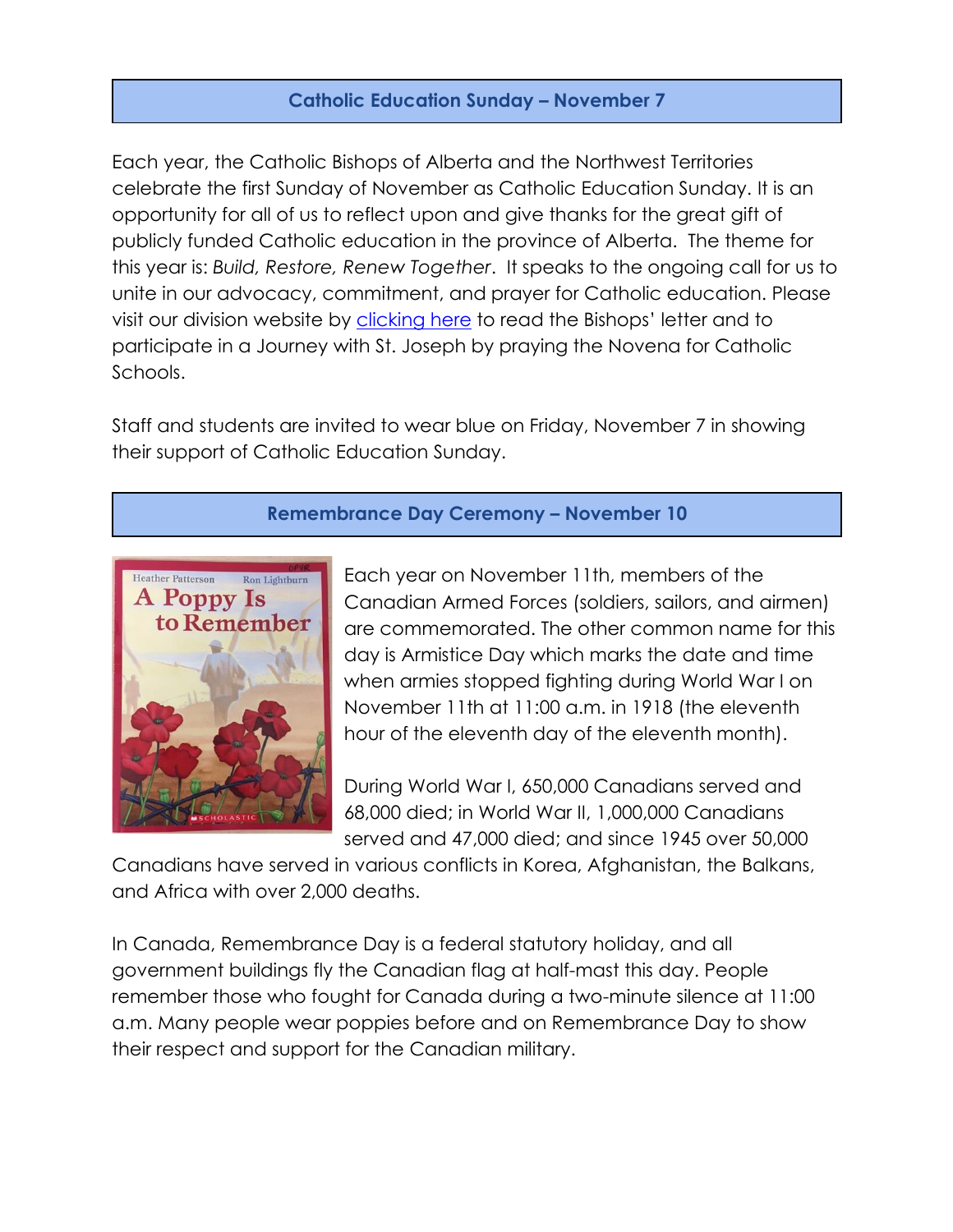

*This year our Grade 1 class will host a virtual presentation to our classes commemorating this very important time on November 10 @ 11:00. If you would like to join, please call Mrs. Schmitz to be added to the TEAMS invite list.*

**School Photo Retakes – November 10**

Lifetouch will be back to do retakes on November 10th. A reminder flyer will be sent home prior to this date.

**Metis Week – November 14 – 20**

We invite you to explore some historical information through the Metis Nation of Alberta website and take note of upcoming events. <https://albertametis.com/metis-in-alberta/history/>

Métis Week is an annual event planned by the Métis Nation of Alberta, and sees a range of interesting commemorative events take place across Alberta.

City of Edmonton's website also provides some historical information and access to a calendar of events.

[https://www.edmonton.ca/attractions\\_events/schedule\\_festivals\\_events/metis](https://www.edmonton.ca/attractions_events/schedule_festivals_events/metis-week)[week](https://www.edmonton.ca/attractions_events/schedule_festivals_events/metis-week)

This is a great opportunity for teachers to make curriculum connections with our Alberta and Canadian history.

**Partnership Appreciation Week – November 22-26**

We would like to thank EverActive Schools for providing us with support as we establish Loose Parts Play for our students. We are so excited to get this program up and running. Parents, please watch for updates regarding parent involvement. We will provide a session at our SAC meeting to inform you about the program as well as invite you to consider some items you might donate for the exciting project.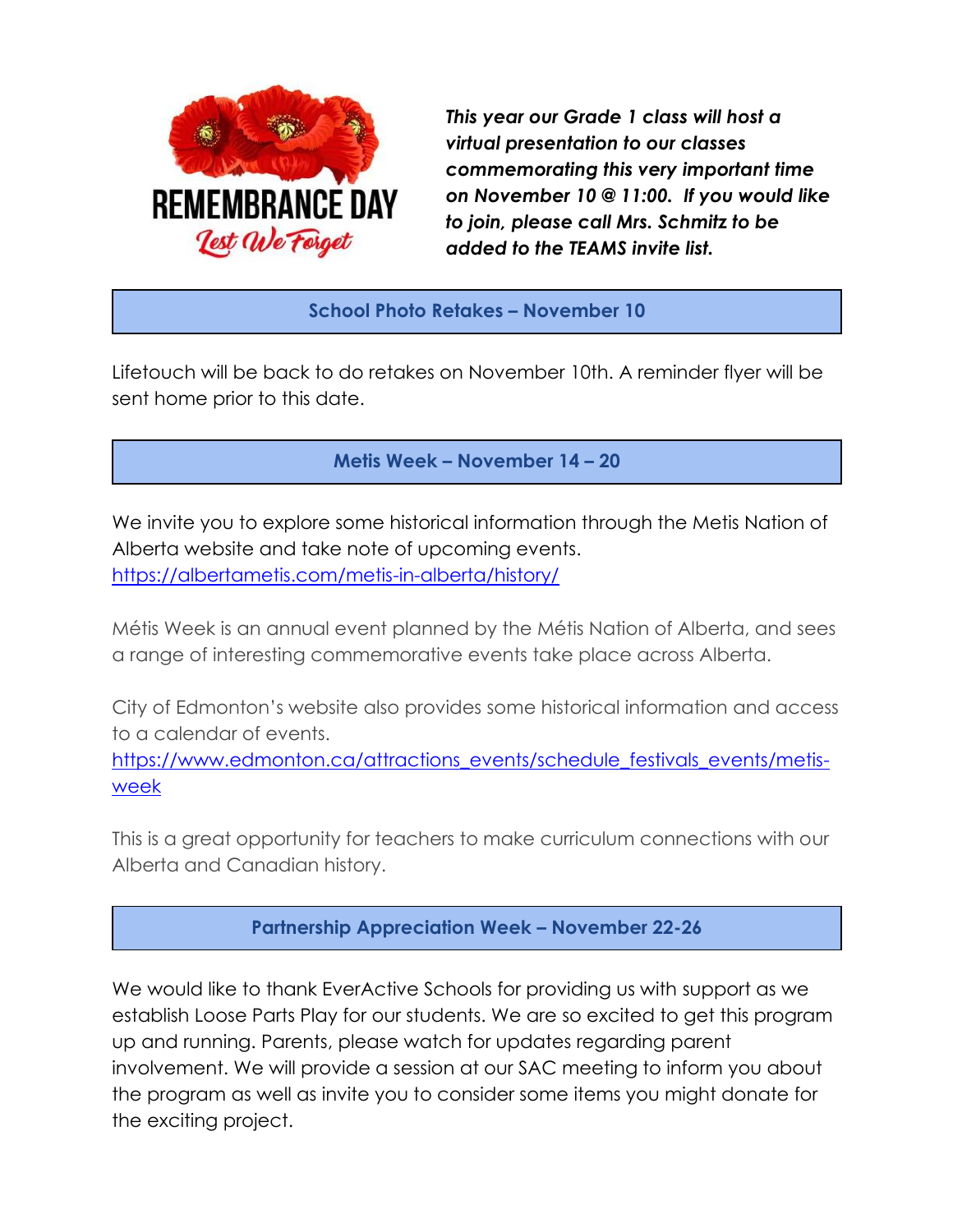We would also like to thank the Edmonton Catholic Schools Foundation for their financial contribution that helped us develop our sensory and prayer spaces for staff and students.

For more information and a list of contributors to Edmonton Catholic Schools please go to this [link.](https://www.ecsd.net/page/1767/celebrating-our-partners)

## **Demonstration of Learning - November 25**

See you virtually on November 25 to celebrate your child's learning. Teachers will be scheduling times from 1:00 to 4:00 p.m. and 5:00 to 8:00 p.m. to meet and have a conversation about your child's learning. Please watch for more information to come on how to book a time.

#### **Immunizations – November 25**

Student Immunization for 2021-2022. The School Immunization Program is as follows:

Grades 1- 9: Review immunization records of all students and offer relevant vaccines to all children who are not up to date according to Alberta Health recommendations.

Grade 6: Offer Hepatitis B and Human Papillomavirus (HPV) along with all other vaccines the student is eligible for according to Alberta Health recommendations.

#### **Remembering Holodomor – November 27**

On November 27 we remember the Famine in Ukraine. Canada designates the 4th Friday and Saturday in November as **[Holodomor Memorial Day](https://www.ecsd.net/page/1585/holodomor-memorial-day)** to commemorate the Ukrainian genocide. It is remembered as an attack on Ukrainian identity and culture. 85% of the Ukrainian population were village farmers who were targeted for destruction.

#### **Parenting Corner**

Our Friends at CBE are warning us of a new game taking over their playgrounds. It's called Squid Game and is based around a popular new Netflix series. It is rated TV-MA and depicts graphic violence and disturbing content. The series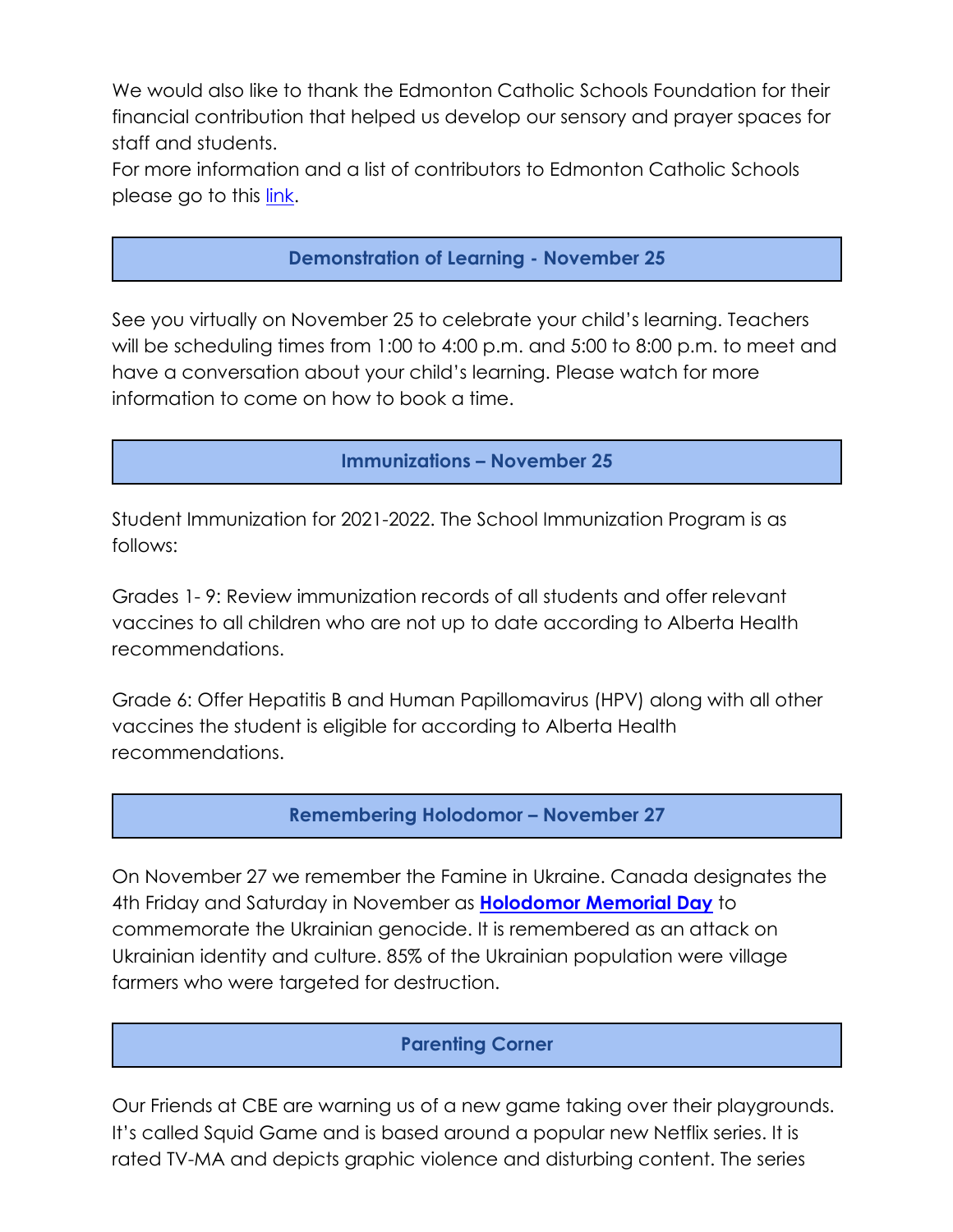premise has characters compete for money in a game show featuring children's games, such as Red Light Green Light. Instead of being "out," characters are killed, often in graphic ways.

Some resources to help support you as parents if you have questions about the series and whether it is appropriate for your child:

- [https://www.cbc.ca/kidsnews/post/thinking-of-watching-netflixs](https://can01.safelinks.protection.outlook.com/?url=https://www.cbc.ca/kidsnews/post/thinking-of-watching-netflixs-squid-game-heres-what-you-should-know&data=04%7c01%7cSusanna.Makale%40ecsd.net%7c515dadbedd894195c1ec08d98f287166%7cb18d9f6f0743460da19b0b3297eeeb89%7c0%7c0%7c637698226121815799%7cUnknown%7cTWFpbGZsb3d8eyJWIjoiMC4wLjAwMDAiLCJQIjoiV2luMzIiLCJBTiI6Ik1haWwiLCJXVCI6Mn0%3D%7c1000&sdata=eJgDHl3G70/8BYq0zNbs5cMJ3Pcm5axSutef69vE%2B%2BU%3D&reserved=0)[squid-game-heres-what-you-should-know](https://can01.safelinks.protection.outlook.com/?url=https://www.cbc.ca/kidsnews/post/thinking-of-watching-netflixs-squid-game-heres-what-you-should-know&data=04%7c01%7cSusanna.Makale%40ecsd.net%7c515dadbedd894195c1ec08d98f287166%7cb18d9f6f0743460da19b0b3297eeeb89%7c0%7c0%7c637698226121815799%7cUnknown%7cTWFpbGZsb3d8eyJWIjoiMC4wLjAwMDAiLCJQIjoiV2luMzIiLCJBTiI6Ik1haWwiLCJXVCI6Mn0%3D%7c1000&sdata=eJgDHl3G70/8BYq0zNbs5cMJ3Pcm5axSutef69vE%2B%2BU%3D&reserved=0)
- [https://www.commonsensemedia.org/tv-reviews/squid-game](https://can01.safelinks.protection.outlook.com/?url=https://www.commonsensemedia.org/tv-reviews/squid-game&data=04%7c01%7cSusanna.Makale%40ecsd.net%7c515dadbedd894195c1ec08d98f287166%7cb18d9f6f0743460da19b0b3297eeeb89%7c0%7c0%7c637698226121815799%7cUnknown%7cTWFpbGZsb3d8eyJWIjoiMC4wLjAwMDAiLCJQIjoiV2luMzIiLCJBTiI6Ik1haWwiLCJXVCI6Mn0%3D%7c1000&sdata=OFe0LQ2A2Rr70tltkzG6p119UCp%2BsvVsSysCbsLbOMc%3D&reserved=0)

We have seen evidence of students exposure to this series as students are role playing this game on our own school's playground and are discouraged from doing so.